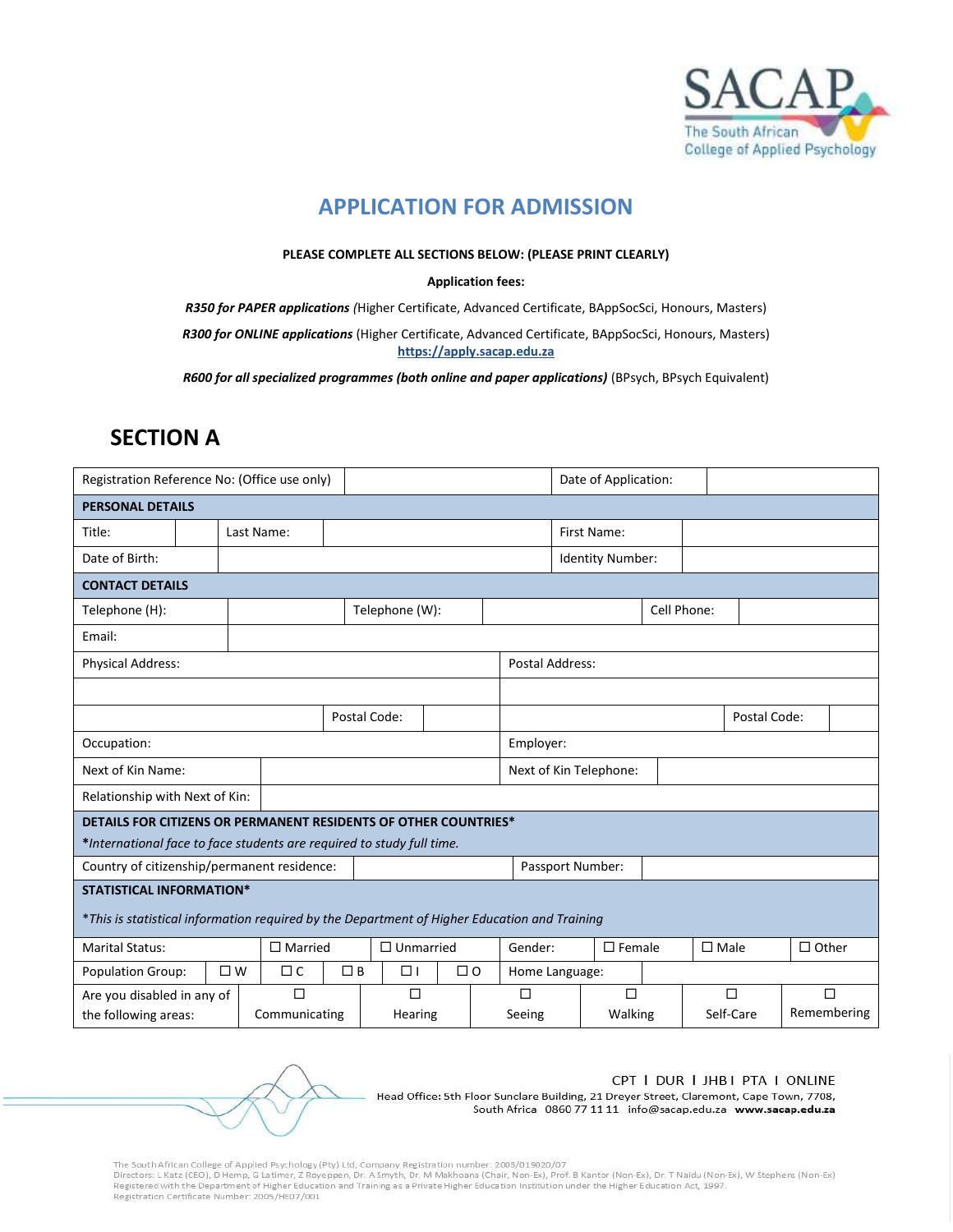| It is important that students have a solid grasp of both written and spoken English, as SACAP's approach to learning is highly interactive and<br>experiential. Students whose first language is not English may be assessed for English proficiency. |   |                               |                                                                                                     |                            |                                   |           |  |  |
|-------------------------------------------------------------------------------------------------------------------------------------------------------------------------------------------------------------------------------------------------------|---|-------------------------------|-----------------------------------------------------------------------------------------------------|----------------------------|-----------------------------------|-----------|--|--|
| Is English your first language?                                                                                                                                                                                                                       |   | $\Box$ Yes                    |                                                                                                     | $\Box$ No                  |                                   |           |  |  |
| Where did you hear about us?                                                                                                                                                                                                                          |   |                               |                                                                                                     |                            |                                   |           |  |  |
| <b>EDUCATION AND QUALIFICATIONS</b>                                                                                                                                                                                                                   |   |                               |                                                                                                     |                            |                                   |           |  |  |
| What is your highest<br>qualification?                                                                                                                                                                                                                | □ | Matric or NQF 4 qualification | $\Box$ Undergraduate degree                                                                         | $\Box$ Postgraduate degree | $\Box$ Other (please<br>specify:) |           |  |  |
| Requirements.)*                                                                                                                                                                                                                                       |   |                               | Do you want to Apply for Recognition of Prior Learning (RPL)? (If you do not meet the Minimum Entry |                            | $\Box$ Yes                        | $\Box$ No |  |  |
| * If yes, a separate RPL from is available from the Admissions office and details must be submitted for consideration initial application.                                                                                                            |   |                               |                                                                                                     |                            |                                   |           |  |  |
| <b>EMPLOYMENT DETAILS</b>                                                                                                                                                                                                                             |   |                               |                                                                                                     |                            |                                   |           |  |  |
| Occupation:                                                                                                                                                                                                                                           |   |                               |                                                                                                     |                            |                                   |           |  |  |
| Relevant Work Experience:                                                                                                                                                                                                                             |   |                               |                                                                                                     |                            |                                   |           |  |  |

| <b>PROGRAMME STUDY DETAILS</b>                                                                                                                                                                                                |                                                         |                                                                                                                                                                                                                                                                                          |                                                        |  |               |  |
|-------------------------------------------------------------------------------------------------------------------------------------------------------------------------------------------------------------------------------|---------------------------------------------------------|------------------------------------------------------------------------------------------------------------------------------------------------------------------------------------------------------------------------------------------------------------------------------------------|--------------------------------------------------------|--|---------------|--|
| $\Box$ Higher Certificate in Counselling and Communication Skills                                                                                                                                                             |                                                         | $\Box$ Bachelor of Applied Social Science (BAppSocSci) - Psych &<br><b>Business Management majors</b><br>$\Box$ Bachelor of Applied Social Science (BAppSocSci) - Psych &<br>Counselling majors<br>$\Box$ Bachelor of Applied Social Science (BAppSocSci) – Psych &<br><b>HRM</b> majors |                                                        |  |               |  |
| $\Box$ Advanced Certificate in Counselling & Communication Skills                                                                                                                                                             |                                                         |                                                                                                                                                                                                                                                                                          | $\Box$ Diploma in Counselling and Communication Skills |  |               |  |
| $\Box$ Bachelor of Psychology (BPsych)                                                                                                                                                                                        | $\Box$ Bachelor of Social Work (BSW)                    |                                                                                                                                                                                                                                                                                          |                                                        |  |               |  |
| $\Box$ Bachelor of Social Sciences Honours in Psychology [BPsych]<br>Equivalence]                                                                                                                                             | $\Box$ Bachelor of Social Science Honours in Psychology |                                                                                                                                                                                                                                                                                          |                                                        |  |               |  |
| $\Box$ Masters in Social Science in Community Mental Health Promotion                                                                                                                                                         |                                                         | $\Box$ Bachelor of Social Science Honours in Human Resource<br>Management                                                                                                                                                                                                                |                                                        |  |               |  |
| MODULE/STUDY DETAILS * Please note: Programme offerings vary according to campus, terms and study-loads. Please speak to your<br>admissions officer for more information and to see if your programme of choice is available. |                                                         |                                                                                                                                                                                                                                                                                          |                                                        |  |               |  |
| $\Box$ Term 1 (February)<br><b>Start Year: 20</b>                                                                                                                                                                             |                                                         |                                                                                                                                                                                                                                                                                          | $\Box$ Term 2 (May)<br>$\Box$ Term 3 (September)       |  |               |  |
| Campus:                                                                                                                                                                                                                       | $\Box$ Cape Town                                        | $\Box$ Johannesburg                                                                                                                                                                                                                                                                      | $\Box$ Online Learning<br>$\Box$ Pretoria              |  | $\Box$ Durban |  |
| $\Box$ Full-time (3-4 modules/term)<br><b>Study Load:</b><br>$\Box$ Part-time (2-3 modules/term)                                                                                                                              |                                                         |                                                                                                                                                                                                                                                                                          |                                                        |  |               |  |

CPT I DUR I JHB I PTA I ONLINE

Head Office: 5th Floor Sunclare Building, 21 Dreyer Street, Claremont, Cape Town, 7708, South Africa 0860 77 11 11 info@sacap.edu.za www.sacap.edu.za

The South African College of Applied Psychology (Pty) Ltd, Company Registration number: 2003/019020/07<br>Directors: LKatz (CEO), D Hemp, G Latimer, Z Royeppen, Dr. A Smyth, Dr. M Makhoana (Chair, Non-Ex), Prof. B Kantor (Non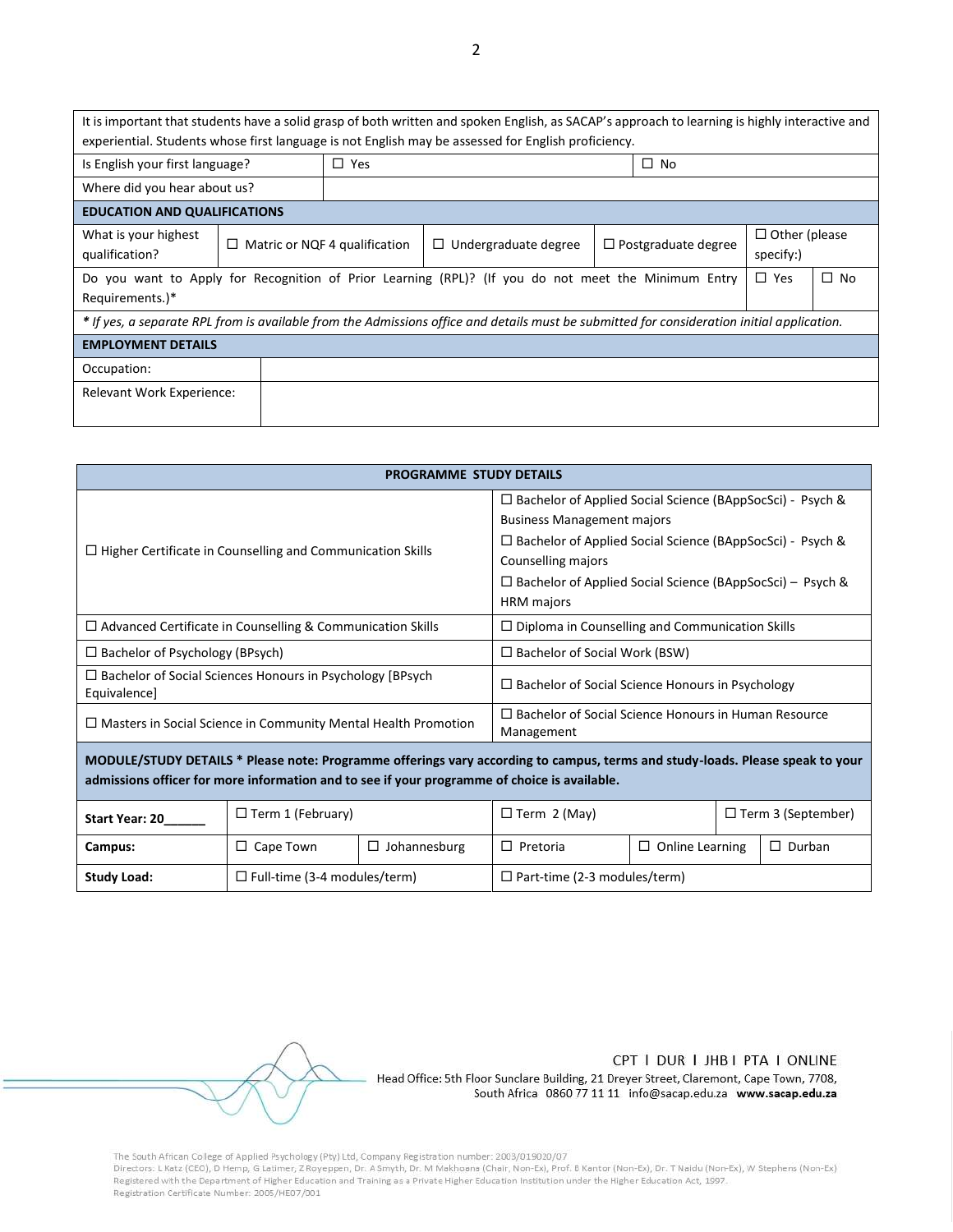### **SECTION B**

|                                                                                                                                                                                                     | <b>YES</b> | NO. |
|-----------------------------------------------------------------------------------------------------------------------------------------------------------------------------------------------------|------------|-----|
| 1. Do you have any physical and/or medical conditions?                                                                                                                                              |            |     |
| 2. Are you currently, or have you in the past, suffered from or received treatment for a chronic or acute mental<br>illness?                                                                        |            |     |
| 3. Are you currently, or have in the past, suffered from or received treatment or supportive services for alcohol or<br>substance abuse/addiction, eating disorder, gambling addiction or the like? |            |     |
| 4. Do you have a criminal record? Have you ever been imprisoned and/or received a formal warning?                                                                                                   |            |     |

If you have answered 'yes' to any of the questions in section B, please provide us with a brief description below:

*\* In order to support students and to better facilitate your learning, it is helpful to know if you have any specific/additional needs, or physical or medical conditions we need to be aware of. Depending on your intended course of study, SACAP may wish to interview you further in order to ensure that you are suitably prepared to commence your studies with us. According to SACAP's health and wellness policy, it is mandatory that a student has a minimum of one-year recovery period for any addictions. The information provided on this application form serves only to ensure that you are ready to engage in studies with the South African College of Applied Psychology (SACAP) at this time, and will be treated with the strictest of confidence, in terms of the SACAP Privacy Policy. The SACAP Privacy Policy can be found in the SACAP student handbook.*

CPT | DUR | JHB | PTA | ONLINE Head Office: 5th Floor Sunclare Building, 21 Dreyer Street, Claremont, Cape Town, 7708,

South Africa 0860 77 11 11 info@sacap.edu.za www.sacap.edu.za

The South African College of Applied Psychology (Pty) Ltd, Company Registration number: 2003/019020/07

Directors: L Katz (CEO), D Hemp, G Latimer, Z Royeppen, Dr. A Smyth, Dr. M Makhoana (Chair, Non-Ex), Prof. B Kantor (Non-Ex), Dr. T Naidu (Non-Ex), W Stephens (Non-Ex) Registered with the Department of Higher Education and Training as a Private Higher Education Institution under the Higher Education Act, 1997. Registration Certificate Number: 2005/HE07/001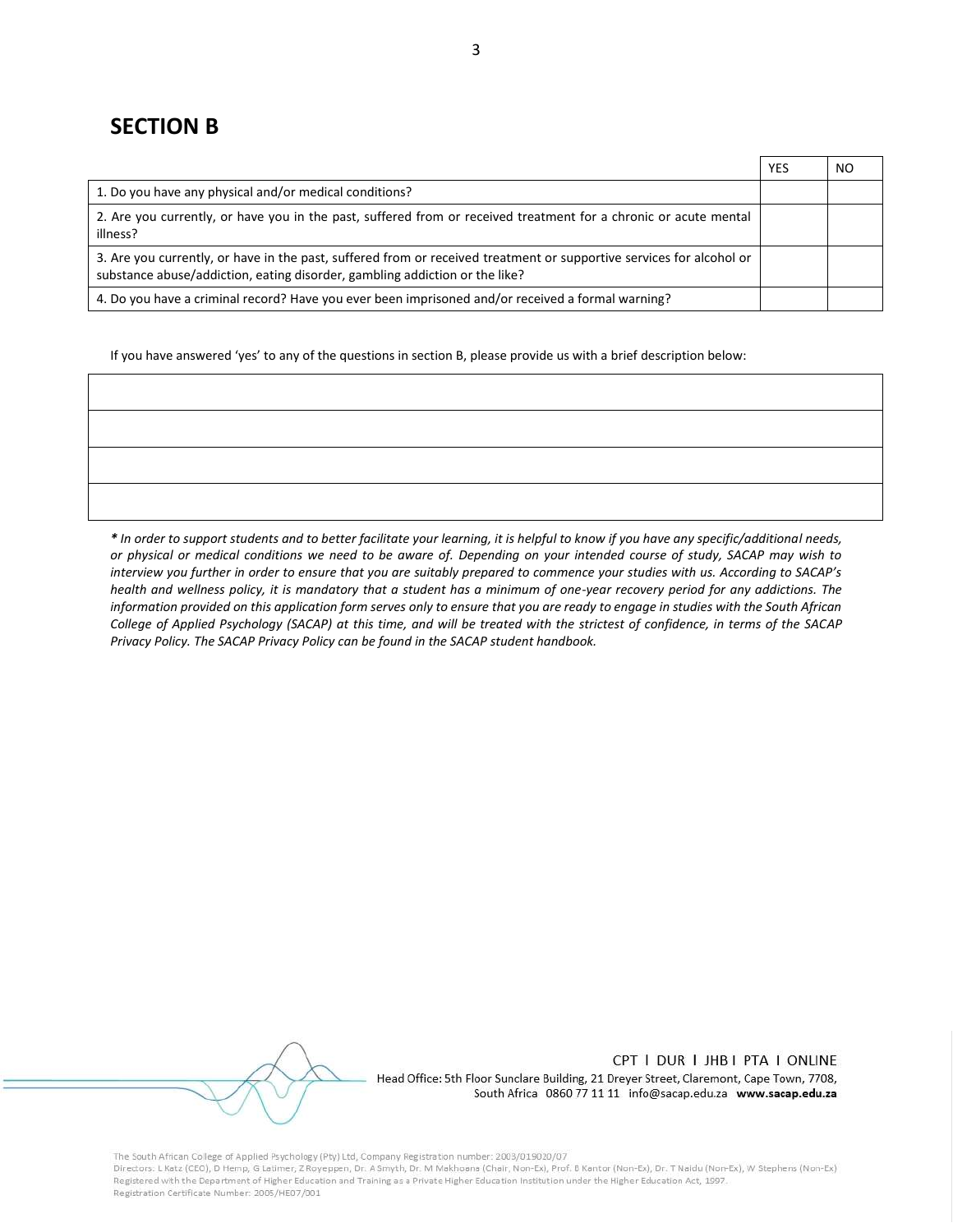## REGISTRATION FORM

PLEASE NOTE THAT REGISTRATION CAN ONLY BE FINALISED ONCE ALL FINANCIAL REQUIREMENTS HAVE BEEN MET.

### SECTION C

| MODULE REGISTRATION - REGISTRATION FOR YEAR OF STUDY (refer to study plan provided) * |                        |            |             |  |  |  |
|---------------------------------------------------------------------------------------|------------------------|------------|-------------|--|--|--|
| *Modules, day and time to be completed by the admissions department                   |                        |            |             |  |  |  |
| <b>First Term</b>                                                                     | <b>NAME OF MODULES</b> | <b>DAY</b> | <b>TIME</b> |  |  |  |
| 1.                                                                                    |                        |            |             |  |  |  |
| 2.                                                                                    |                        |            |             |  |  |  |
| 3.                                                                                    |                        |            |             |  |  |  |
| 4.                                                                                    |                        |            |             |  |  |  |
| <b>Second Term</b>                                                                    | <b>NAME OF MODULES</b> | <b>DAY</b> | <b>TIME</b> |  |  |  |
| 1.                                                                                    |                        |            |             |  |  |  |
| 2.                                                                                    |                        |            |             |  |  |  |
| 3.                                                                                    |                        |            |             |  |  |  |
| 4.                                                                                    |                        |            |             |  |  |  |
| <b>Third Term</b>                                                                     | <b>NAME OF MODULES</b> | <b>DAY</b> | <b>TIME</b> |  |  |  |
| 1.                                                                                    |                        |            |             |  |  |  |
| 2.                                                                                    |                        |            |             |  |  |  |
| 3.                                                                                    |                        |            |             |  |  |  |
| 4.                                                                                    |                        |            |             |  |  |  |

## SECTION D

#### **DEFERRAL EXTENSION AND WITHDRAWAL**

For further details on the policies below, please refer to the Student Handbook.

### **DEFERRAL POLICY**

**"Deferral"** refers to the postponement of study in the module in which a student has already registered/enrolled. A Deferral Request Form is available and is to be used by any SACAP student who wishes to defer the module(s) of study for which they are already registered. Within this policy, fees are NOT REFUNDED but may be credited, at SACAP's sole and unfettered discretion, for future learning.

### **EXTENSION OF STUDY POLICY**

**"Extension of study"** refers to a student's request for extra time to be awarded in order to complete a qualification. This form is to be used by any SACAP student who wishes to extend their studies for which they are already registered. Within this policy, fees are NOT REFUNDED but may be credited, at SACAP's sole and unfettered discretion, for future learning

CPT | DUR | JHB | PTA | ONLINE Head Office: 5th Floor Sunclare Building, 21 Dreyer Street, Claremont, Cape Town, 7708, South Africa 0860 77 11 11 info@sacap.edu.za www.sacap.edu.za

The South African College of Applied Psychology (Pty) Ltd, Company Registration number: 2003/019020/07 Directors: L Katz (CEO), D Hemp, G Latimer, Z Royeppen, Dr. A Smyth, Dr. M Makhoana (Chair, Non-Ex), Prof. B Kantor (Non-Ex), Dr. T Naidu (Non-Ex), W Stephens (Non-Ex) Registered with the Department of Higher Education and Training as a Private Higher Education Institution under the Higher Education Act, 1997.

Registration Certificate Number: 2005/HE07/001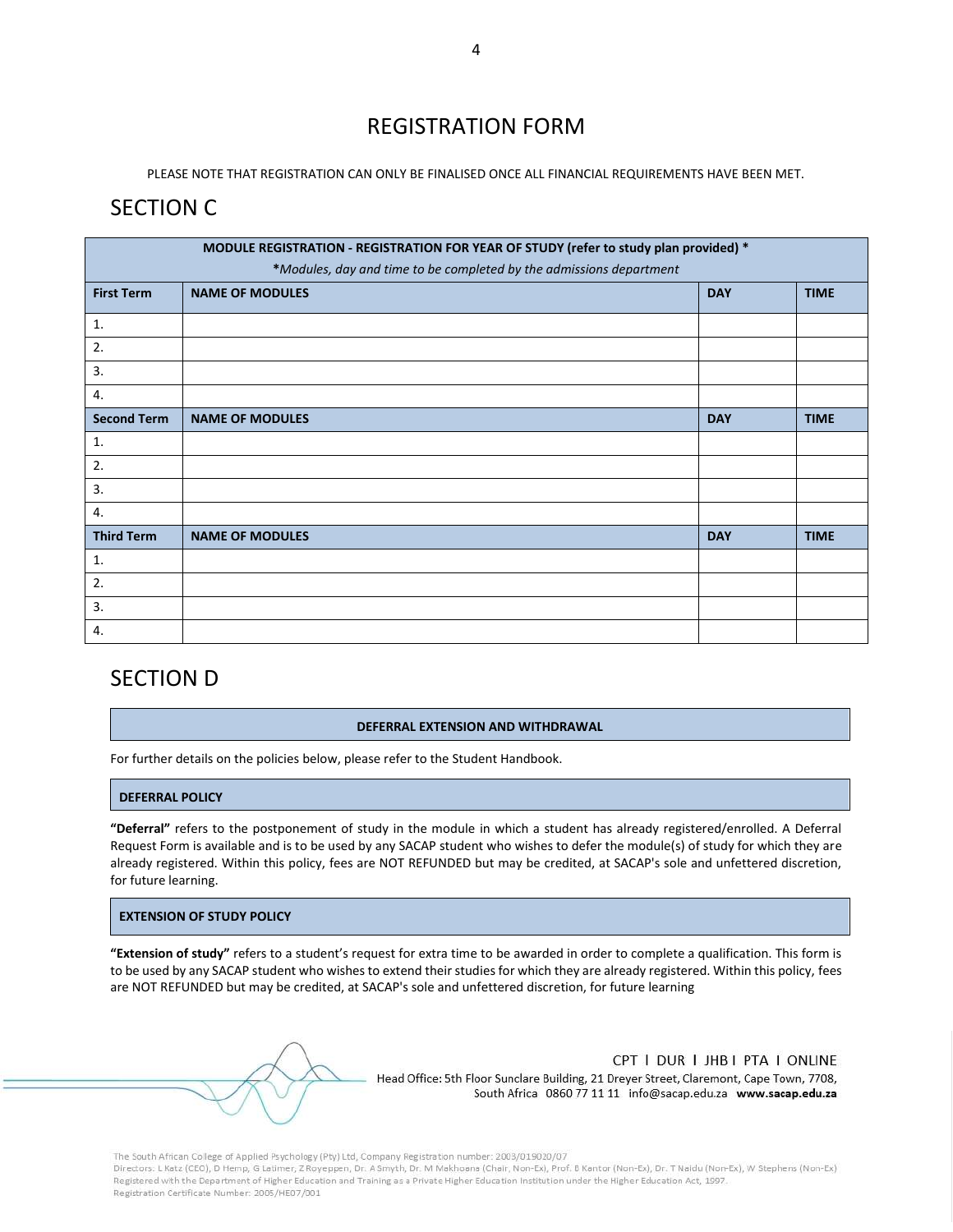#### **WITHDRAWAL POLICY**

**"Withdrawal"** refers to the termination of a student's enrolment. This form is to be used by any SACAP student who wishes to permanently discontinue their studies with the College.

**Refund of Fees:** (This refers to course fees. The registration fee is non-refundable)

- Fees will be refunded at the rate of 100% for module(s) not commenced if **written notification** is received **prior** to the close of registration.
- Where **written notification** is received within three (3) weeks after the close of registration, fees will be refunded at the rate of 75% of the module(s) from which the student has elected to withdraw.
- Where **written notification** is received later than three (3) weeks after the close of registration, the student will be liable for the full module fee, i.e. no refund will be granted.

#### **International Students:**

In the instance where an international student withdraws from their programme of study, the Student Administrator is obliged to notify the Department of Home Affairs of the withdrawal and provide the following details: Reasons for withdrawal, date enrolment was withdrawn and any other relevant details as necessary.

# SECTION E

#### **TERMS AND CONDITIONS**

- 1. I declare that I have read and understood this application/ registration form requirements and warrant that all information submitted is correct, true and complete and that I can and will produce to SACAP originals of all submitted documentation on request.
- 2. I authorize SACAP to obtain further information or official student records from any educational institution or recognized educational qualifications assessment body necessary and/or, where my work experience is relevant, to verify my employment history for the purposes of making an informed decision about my application/registration.
- 3. I acknowledge that SACAP reserves the right to vary or reverse any decision made regarding admission/registration made on the basis of incorrect, incomplete or fraudulent information.
- 4. I acknowledge and agree that the acceptance of my application/registration by SACAP is conditional upon my agreement to be bound and abide by the policies, procedures and terms set out by the college as amended from time to time.
- 5. If I am a minor, I declare that my admission to SACAP has the consent of my parent/guardian.
- 6. I acknowledge that SACAP reserves the right to suspend my course of study should I be deemed unsuitable for this field of study.
- 7. I acknowledge that SACAP reserves the right to postpone a programme, module or class due to insufficient demand or on any other reasonable grounds.
- 8. I am aware that the SACAP student handbook is available. By signing this form, I acknowledge that have read and understood the policies, procedures and terms set out in the SACAP student handbook and I agree to be bound and abide by the policies, procedures and terms set out in the student handbook as amended from time to time. I acknowledge and agree that the acceptance of my application by SACAP is conditional upon my agreement to be bound and abide by the policies, procedures and terms set out in the student handbook as amended from time to time.
- 9. I accept, agree and understand that SACAP will collect and process my personal information, in accordance with the SACAP Privacy Policy, a copy of which is annexed to the SACAP student handbook. I agree that SACAP may retain my personal information for a period of 5 years from the date on which such information was collected or last processed, whichever is the later or for any such longer period as required by law. I agree that SACAP may disseminate my email address and contact numbers to members of the SACAP faculty, for the purposes of contacting me in respect of academic matters and any administrative matters relating thereto. I understand that SACAP is required, by the Department of Higher Education and Training ("**the Department**") to collect, process and disseminate to the national learner record database, all personal information submitted by me as part of this form.
- 10. I hereby waive any claims against SACAP for any damages or losses suffered while I am, or as a consequence of my being, a student of SACAP, as well as any damage to any property belonging to me or any other person, howsoever such damage or loss is caused, including, but not limited to, the negligence of SACAP or any official, employee, or representative of SACAP. I or my estate hereby indemnifies SACAP against any claims by any person arising in any way as stated above or in respect of my own negligent or wilful acts or omissions.

### CPT I DUR I JHB I PTA I ONLINE

Head Office: 5th Floor Sunclare Building, 21 Dreyer Street, Claremont, Cape Town, 7708, South Africa 0860 77 11 11 info@sacap.edu.za www.sacap.edu.za

The South African College of Applied Psychology (Pty) Ltd, Company Registration number: 2003/019020/07

Directors: L Katz (CEO), D Hemp, G Latimer, Z Royeppen, Dr. A Smyth, Dr. M Makhoana (Chair, Non-Ex), Prof. B Kantor (Non-Ex), Dr. T Naidu (Non-Ex), W Stephens (Non-Ex) Registered with the Department of Higher Education and Training as a Private Higher Education Institution under the Higher Education Act, 1997 Registration Certificate Number: 2005/HE07/001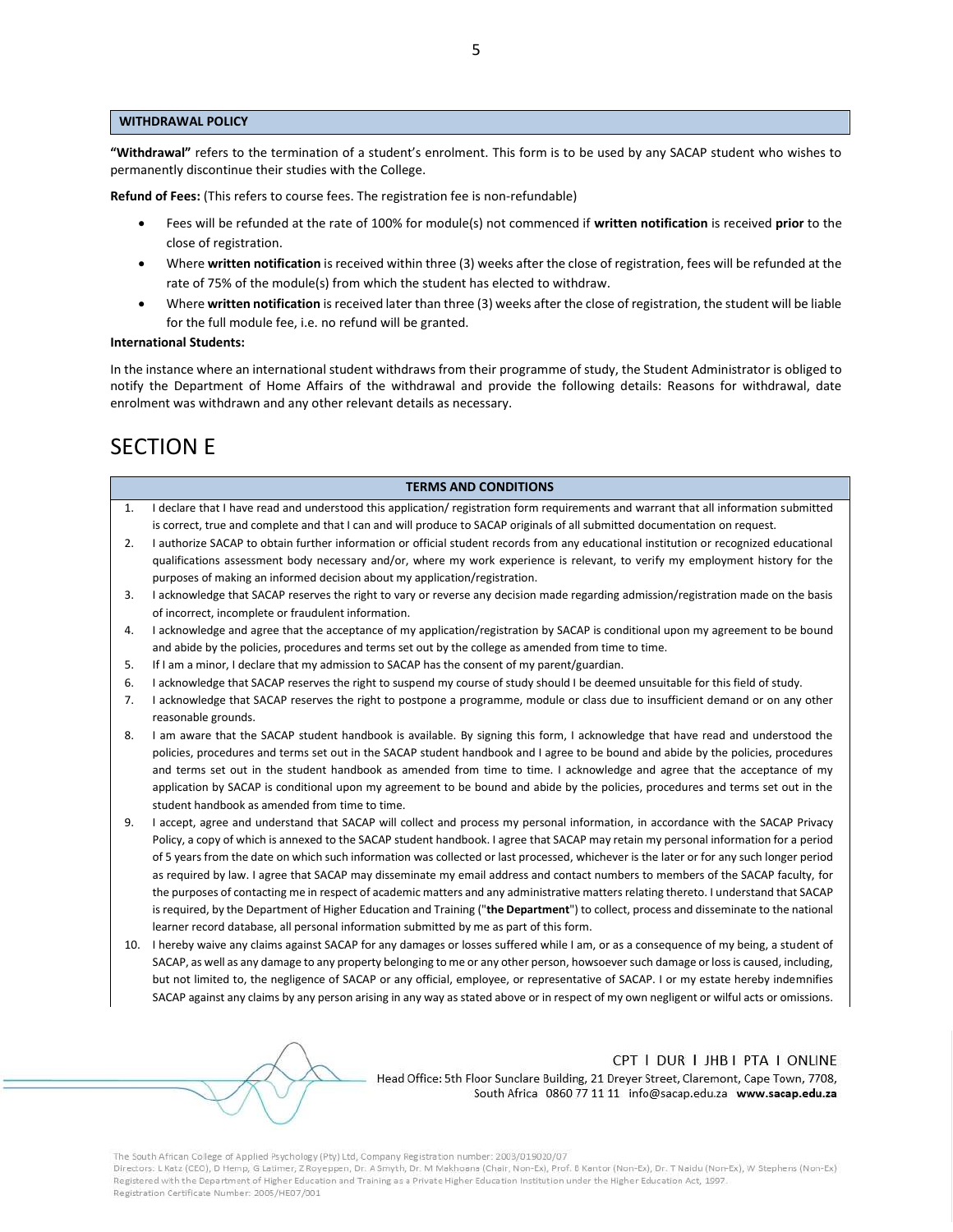- 11. I acknowledge that it is my responsibility to forward accounts to the person/party responsible for payment thereof if not myself ("**the fee-payer**"). SACAP will send all correspondence, including invoices, directly to the student, not to the fee-payer.
- 12. I understand that study fees include electronic study material and not prescribed textbooks, which are to be purchased separately.
- 13. I acknowledge that my registration is conditional upon my payment of the non-refundable registration fee, as well as my entering into a payment plan to SACAP's satisfaction ("**the payment plan**"). I agree to authorize a debit order, in favour of SACAP, in respect of the payment plan.
- 14. I acknowledge that after the close of registration, an administration fee will be charged for any changes made to module/class/programme/campus.
- 15. I hereby agree to pay the fees for the modules selected as reflected under the module/study details section of this document, which shall be incorporated into this contract.
- 16. I am aware that fees differ for different modules/ programmes and are subject to annual escalations. Should I deviate from the original study plan (and relevant pro-forma invoice), the fees payable may change.
- 17. I accept that I will not be absolved of the responsibility to pay such fees by virtue of incorrect billing or any other factor (irrespective of whether an account is not received/read by me).
- 18. I understand that student refunds will be paid once a month at month end. Should I believe a refund is due, a 'refund request form' must be signed and emailed to studen[taccounts@sacap.edu.za](mailto:accounts@sacap.edu.za) by the 15th of the month. Once the student's account has been reconciled, a refund will be paid if applicable.
- 19. I hold myself responsible for the payment of all fees and other charges payable by me to SACAP for all for all modules for which I register. If I am in arrears, I will be liable to pay interest at the rate of 1.25% per month from due date until the date of payment and I will be liable for all costs of recovery, including fees charged by attorneys on the attorney and own client scale and collection commission. I understand that payments received will be allocated to clear unpaid interest first, followed by the oldest debt.
- 20. I choose my *domicilium citandi et executandi* at my physical address described in Section A of this form.
- 21. Any notices to me shall be sent by prepaid registered post or email. In the case of any notice sent by prepaid registered post, it shall be deemed to have been received, unless the contrary is proved, on the 5th (Fifth) business day after posting. In the case of any notice transmitted by email, it shall be deemed to have been received, unless the contrary is proved, on the same day of transmission, provided the day of transmission is a business day or otherwise on the following business day. Any notices sent to by email, shall be sent to my email address described in Section A of this form.
- 22. I consent to the jurisdiction of the Western Cape High Court, Cape Town, in relation to any legal proceedings arising from this contract or the cancellation thereof.
- 23. These terms and conditions and the payment terms and conditions contained in Section F below, constitute the entire agreement between me and SACAP and no variation or waiver of such terms will be of any force or effect unless it is in writing and signed by, or on behalf of, the parties.
- 24. Any illegal or unenforceable provision of these terms and conditions or the payment terms and conditions contained in Section F below, may be severed and the remaining provisions of this contract continue in force.

| (please print name of student)                                                                                          | (please print name of parent/guardian if student is under<br>18)                                                        |
|-------------------------------------------------------------------------------------------------------------------------|-------------------------------------------------------------------------------------------------------------------------|
| Hereby agree to be liable for the contract amount, subject to the policy and<br>conditions stipulated on this contract. | Hereby agree to be liable for the contract amount, subject<br>to the policy and conditions stipulated on this contract. |
|                                                                                                                         |                                                                                                                         |
| Date:                                                                                                                   |                                                                                                                         |

CPT | DUR | JHB | PTA | ONLINE

Head Office: 5th Floor Sunclare Building, 21 Dreyer Street, Claremont, Cape Town, 7708, South Africa 0860 77 11 11 info@sacap.edu.za www.sacap.edu.za

The South African College of Applied Psychology (Pty) Ltd, Company Registration number: 2003/019020/07

Directors: L Katz (CEO), D Hemp, G Latimer, Z Royeppen, Dr. A Smyth, Dr. M Makhoana (Chair, Non-Ex), Prof. B Kantor (Non-Ex), Dr. T Naidu (Non-Ex), W Stephens (Non-Ex) Registered with the Department of Higher Education and Training as a Private Higher Education Institution under the Higher Education Act, 1997. Registration Certificate Number: 2005/HE07/001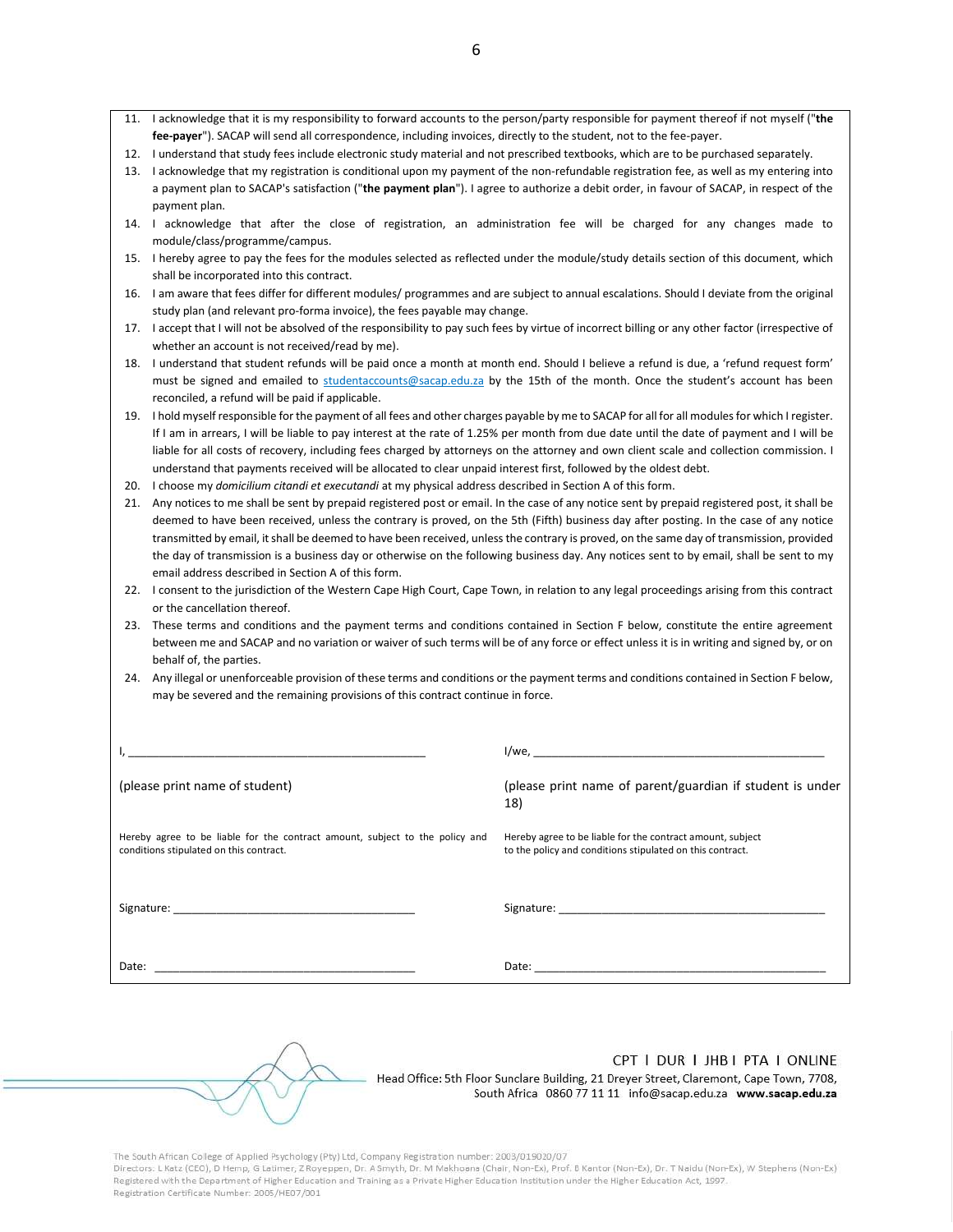### SECTION F

#### **PAYMENT DETAILS**

Fees can be made by bank guaranteed cheque (made out to SACAP), EFT or direct deposit and a copy of your proof of payment must be emailed to studen[taccounts@sacap.edu.za.](mailto:accounts@sacap.edu.za) **All proofs of payment must include your name and surname as reference**. Monthly payments may only be made by debit order. A debit order instruction form is available from the admissions department. Monthly debits will take effect at the commencement of the term. Kindly note that all debit order instructions are subject to a credit check. I, the fee payer, understand and agree to the following ("**the payment terms and conditions**":

- 1. I have read and understood this application/ registration form requirements and warrant that all information submitted is correct, true and complete and that I can and will produce to SACAP originals of all submitted documentation on request.
- 2. The fee-payer, will pay, on presentation of an invoice, the fees and other charges of the student named in this registration form for the duration of their studies at SACAP.
- 3. The fee-payer, agrees to be bound by the terms and conditions set out in Section E above, subject to changing those things which need to be changed for such terms and conditions to apply to me ("*mutatis mutandis*").
- 4. Where the fee-payer is not the student, the fee-payer agrees that SACAP will send all correspondence, including invoices, directly to the student. The student shall be responsible for forwarding such relevant correspondence including invoices to the fee-payer.
- 5. The fee-payer consents to SACAP's investigation into the fee-payer's credit worthiness.

#### **BANKING DETAILS**

#### **SACAP PTY LTD**

ABSA Bank Wynberg,

Branch Code: 632005

Cheque Account No.: 405-882-4959

Reference: Your name

### **Application fees:** *R350 for Paper applications (*Higher Certificate, Advanced Certificate, BAppSocSci, Honours, Masters) *R300 for Online applications* (Higher Certificate, Advanced Certificate, BAppSocSci, Honours, Masters) *R600 for all specialized programmes* (BPsych, BPsych Equivalent)

| <b>PAYMENT OPTIONS (Select one) *</b>                                                                                   |                                                            |                                              |  |  |  |  |  |
|-------------------------------------------------------------------------------------------------------------------------|------------------------------------------------------------|----------------------------------------------|--|--|--|--|--|
| *We do not accept EFT or stop order payment arrangements *International students must pay upfront for the term or year. |                                                            |                                              |  |  |  |  |  |
| Annual Payment (due 2 weeks before term<br>commences) $\Box$                                                            | Term Payment (due 2 weeks before term<br>commences) $\Box$ | Debit order (Payable over 10 months)* $\Box$ |  |  |  |  |  |

\*If you have selected the Debit order option, please complete Debit Order form below

CPT I DUR I JHB I PTA I ONLINE

Head Office: 5th Floor Sunclare Building, 21 Dreyer Street, Claremont, Cape Town, 7708, South Africa 0860 77 11 11 info@sacap.edu.za www.sacap.edu.za

The South African College of Applied Psychology (Pty) Ltd, Company Registration number: 2003/019020/07

Directors: L Katz (CEO), D Hemp, G Latimer, Z Royeppen, Dr. A Smyth, Dr. M Makhoana (Chair, Non-Ex), Prof. B Kantor (Non-Ex), Dr. T Naidu (Non-Ex), W Stephens (Non-Ex) Registered with the Department of Higher Education and Training as a Private Higher Education Institution under the Higher Education Act, 1997. Registration Certificate Number: 2005/HE07/001